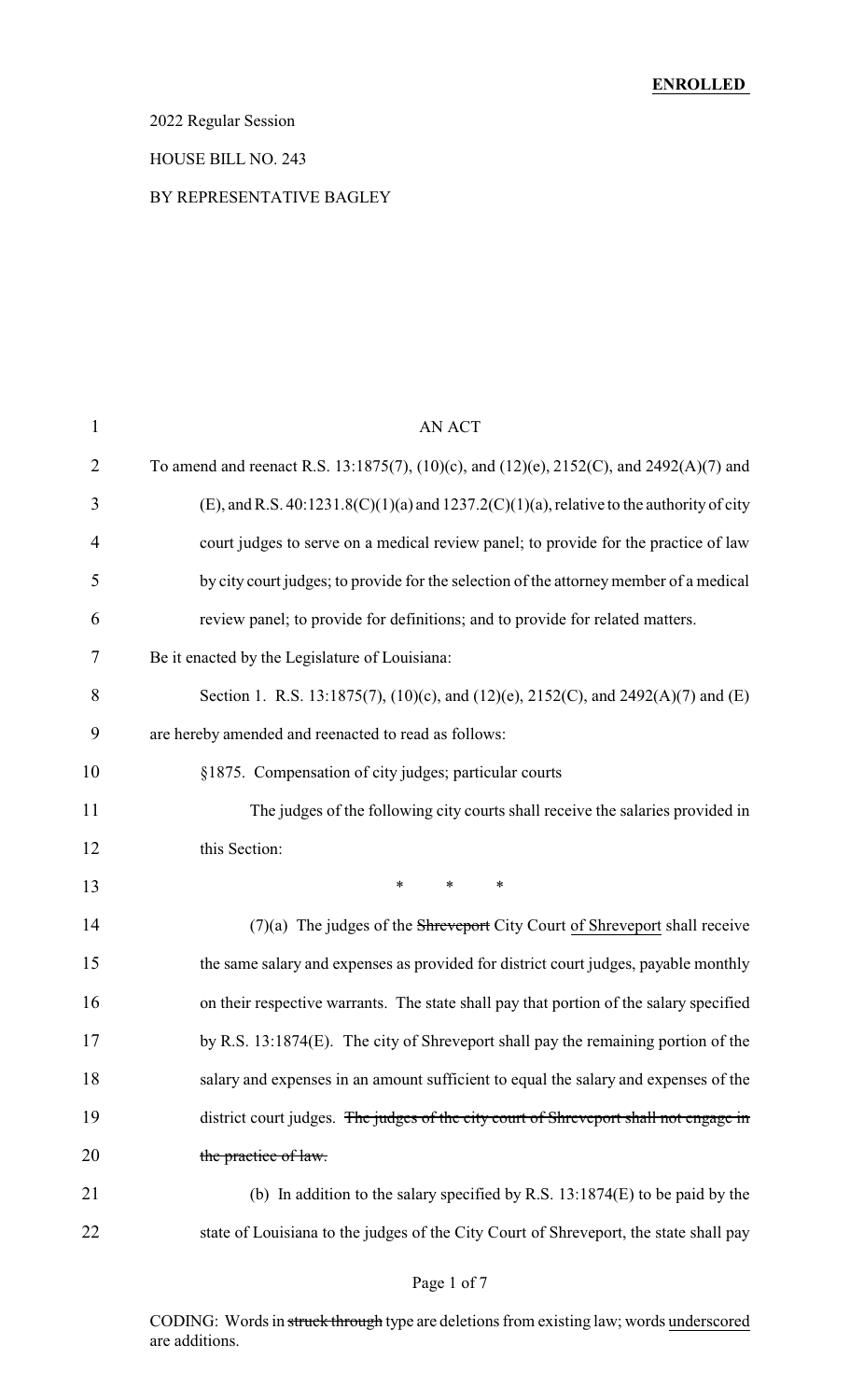| 1              | to such judges an annual salary of six thousand eight hundred eleven dollars. In         |
|----------------|------------------------------------------------------------------------------------------|
| $\overline{2}$ | addition to the salary paid such judges by the state, they shall be paid an annual       |
| 3              | salary of twelve thousand dollars payable monthly on their respective warrants by        |
| 4              | the city of Shreveport, and the governing authority of the city of Shreveport shall pay  |
| 5              | such additional salary as they deem proper. The judges of the City Court of              |
| 6              | Shreveport shall not engage in the practice of law.                                      |
| 7              | Notwithstanding any other provision of law to the contrary, the judges<br>(c)            |
| 8              | of the City Court of Shreveport shall not engage in the practice of law, except any      |
| 9              | judge may serve as the attorney member on a medical review panel pursuant to R.S.        |
| 10             | 40:1231.8 or 1237.2.                                                                     |
| 11             | $\ast$<br>∗<br>∗                                                                         |
| 12             | (10)                                                                                     |
| 13             | $\ast$<br>*<br>∗                                                                         |
| 14             | (c) Effective January 1, 1991, the Notwithstanding any other provision of the            |
| 15             | law to the contrary, the judges of the City Court of Monroe are prohibited from          |
| 16             | engaging in the practice of law, except any judge may serve as the attorney member       |
| 17             | of a medical review panel pursuant to R.S. 40:1231.8 or 1237.2.                          |
| 18             | ∗<br>∗<br>∗                                                                              |
| 19             | (12)                                                                                     |
| 20             | $\ast$<br>$\ast$<br>$\ast$                                                               |
| 21             | (e) The Notwithstanding any other provision of the law to the contrary, the              |
| 22             | judge of the city court City Court of Alexandria is prohibited from engaging in the      |
| 23             | practice of law, except the judge may serve as the attorney member of a medical          |
| 24             | review panel pursuant to R.S. 40:1231.8 or 1237.2.                                       |
| 25             | $\ast$<br>$\ast$<br>∗                                                                    |
| 26             | §2152. Salaries and expenses of judges; payment                                          |
| 27             | $\ast$<br>$\ast$<br>∗                                                                    |
| 28             | C. The Notwithstanding any other provision of the law to the contrary, the               |
| 29             | judges of the First and Second City Courts of the city of New Orleans shall not          |
| 30             | engage in the practice of law or share in the profits, directly or indirectly of any law |

# Page 2 of 7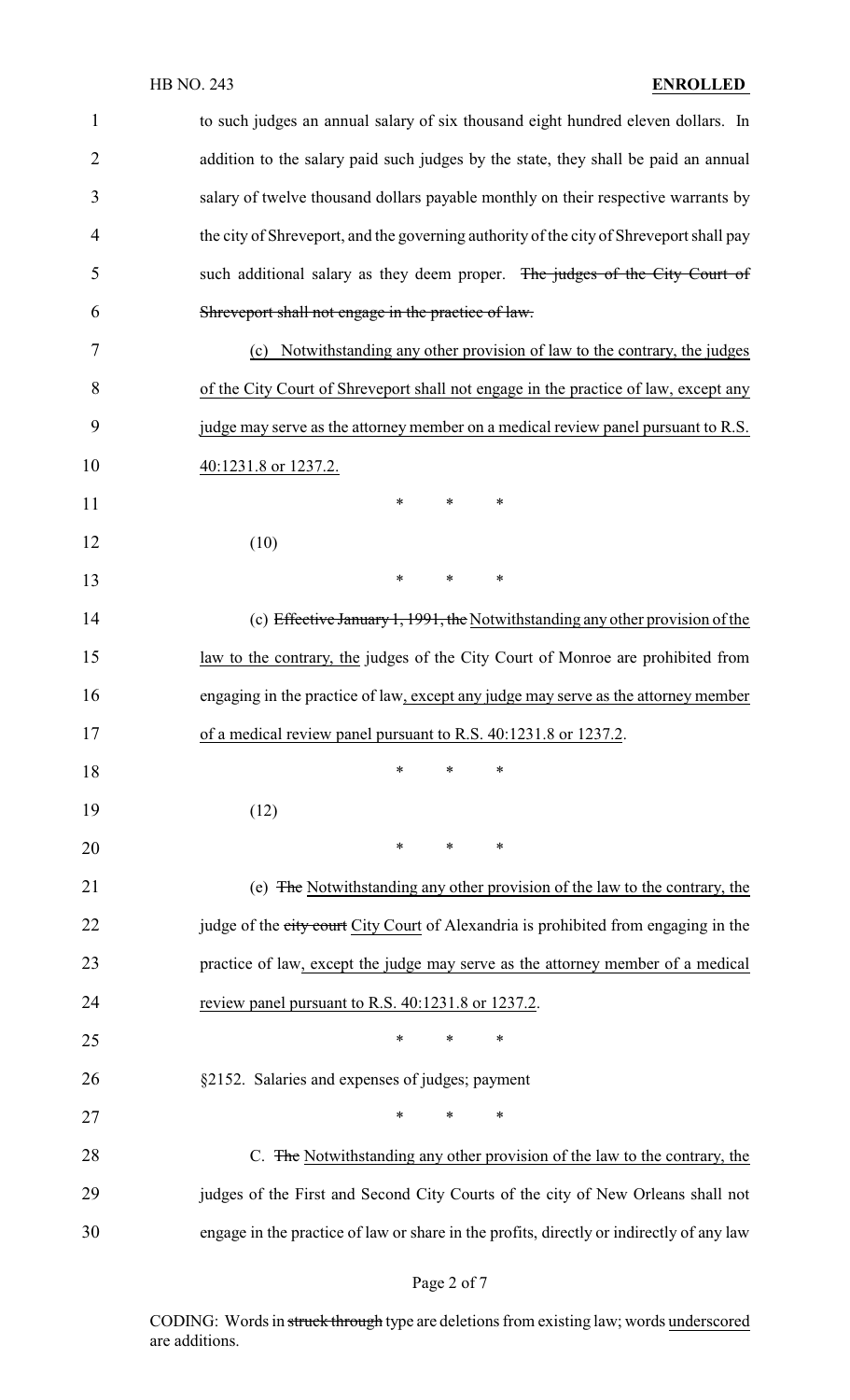| $\mathbf{1}$   | firm or legal corporation, except any judge may serve as the attorney member of a          |
|----------------|--------------------------------------------------------------------------------------------|
| $\overline{2}$ | medical review panel pursuant to R.S. 40:1231.8 or 1237.2.                                 |
| 3              | *<br>$\ast$<br>$\ast$                                                                      |
| 4              | §2492. Number of judges; qualifications; election; salary; vacation                        |
| 5              | A.                                                                                         |
| 6              | $\ast$<br>$\ast$<br>$\ast$                                                                 |
| 7              | $(7)(a)(i)$ The Notwithstanding any other provision of the law to the contrary,            |
| 8              | the judges presiding over Divisions "A" through "E" shall not engage in the practice       |
| 9              | of law nor share in the profits, directly or indirectly, of any law firm or legal          |
| 10             | corporation, except any judge may serve as the attorney member of a medical review         |
| 11             | panel pursuant to R.S. 40:1231.8 or 1237.2.                                                |
| 12             | (ii) The judges assigned to Divisions "A" through "E" shall receive a salary               |
| 13             | equal to a district judge but not more than the salary paid, from all sources, to the      |
| 14             | district court judges in and for the parish of Orleans, of which the amount payable        |
| 15             | by the state to city judges of the state shall be paid by the state and the remainder      |
| 16             | shall be payable by the city of New Orleans. The salary shall be payable monthly           |
| 17             | by his own warrant.                                                                        |
| 18             | (b)(i) Beginning at midnight on December 31, 2023, notwithstanding any                     |
| 19             | other provision of the law to the contrary, the judge presiding over Division "F" shall    |
| 20             | not engage in the practice of law nor share in the profits, directly or indirectly, of any |
| 21             | law firm or legal corporation, except the judge may serve as the attorney member of        |
| 22             | a medical review panel pursuant to R.S. 40:1231.8 or 1237.2.                               |
| 23             | (ii) He shall receive a salary equal to a district judge but not more than the             |
| 24             | salary paid, from all sources, to the district court judges in and for the parish of       |
| 25             | Orleans, of which the amount payable by the state to city judges of the state shall be     |
| 26             | paid by the state and the remainder shall be payable by the city of New Orleans. The       |
| 27             | salary shall be payable monthly by his own warrant.                                        |
| 28             | (c)(i) Beginning at midnight on December 31, 2030, notwithstanding any                     |
| 29             | other provision of the law to the contrary, the judge presiding over Division "G"          |
| 30             | shall not engage in the practice of law nor share in the profits, directly or indirectly,  |

# Page 3 of 7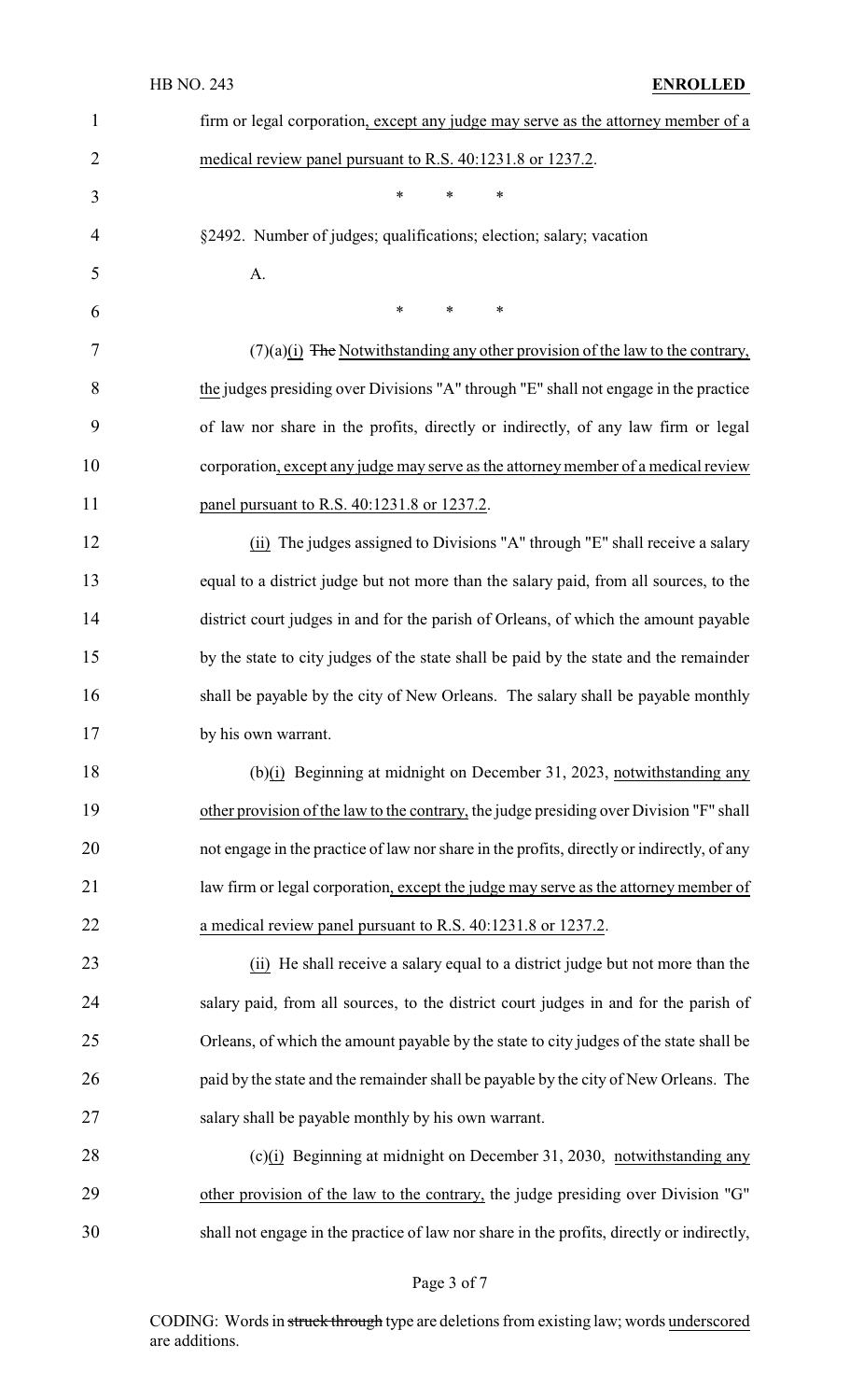| $\mathbf{1}$   | of any law firm or legal corporation, except the judge may serve as the attorney          |
|----------------|-------------------------------------------------------------------------------------------|
| $\overline{2}$ | member of a medical review panel pursuant to R.S. 40:1231.8 or 1237.2.                    |
| 3              | (ii) He shall receive a salary equal to a district judge but not more salary              |
| $\overline{4}$ | paid, from all sources, to the district court judges in and for the parish of Orleans, of |
| 5              | which the amount payable by the state to city judges of the state shall be paid by the    |
| 6              | state and the remainder shall be payable by the city of New Orleans. The salary shall     |
| 7              | be payable monthly by his own warrant.                                                    |
| 8              | $\ast$<br>$\ast$<br>$\ast$                                                                |
| 9              | E. The judge of the Municipal and Traffic Court of New Orleans having the                 |
| 10             | most seniority shall become the administrative judge during his tenure of office and      |
| 11             | notwithstanding any other provision of law to the contrary shall not engage in the        |
| 12             | practice of law or share in the profits, directly or indirectly, of any law firm or legal |
| 13             | corporation, except the judge may serve as the attorney member on a medical review        |
| 14             | panel pursuant to R.S. 40:1231.8 or 1237.2. The administrative judge of the               |
| 15             | Municipal and Traffic Court of New Orleans shall possess the same qualifications          |
| 16             | that are required of district court judges. He shall receive a salary equal to a district |
| 17             | judge but not more than the salary paid, from all sources, to the district court judges   |
| 18             | in and for the parish of Orleans, of which the amount payable by the state to city        |
| 19             | judges of the state shall be paid by the state and the remainder shall be payable by      |
| 20             | the city of New Orleans. The salary of the administrative judge shall be payable          |
| 21             | monthly on his own warrant. Should the senior judge decline the position of               |
| 22             | administrative judge then the judges of the municipal and traffic court, sitting en       |
| 23             | banc, shall choose a judge to assume the position.                                        |
| 24             | Section 2. R.S. $40:1231.8(C)(1)(a)$ and $1237.2(C)(1)(a)$ are hereby amended and         |
| 25             | reenacted to read as follows:                                                             |
| 26             | §1231.8. Medical review panel                                                             |
| 27             | $\ast$<br>$\ast$<br>∗                                                                     |
| 28             | C. The medical review panel shall consist of three health care providers who              |
| 29             | hold unlimited licenses to practice their profession in Louisiana and one attorney.       |
| 30             | The parties may agree on the attorney member of the medical review panel. If no           |

# Page 4 of 7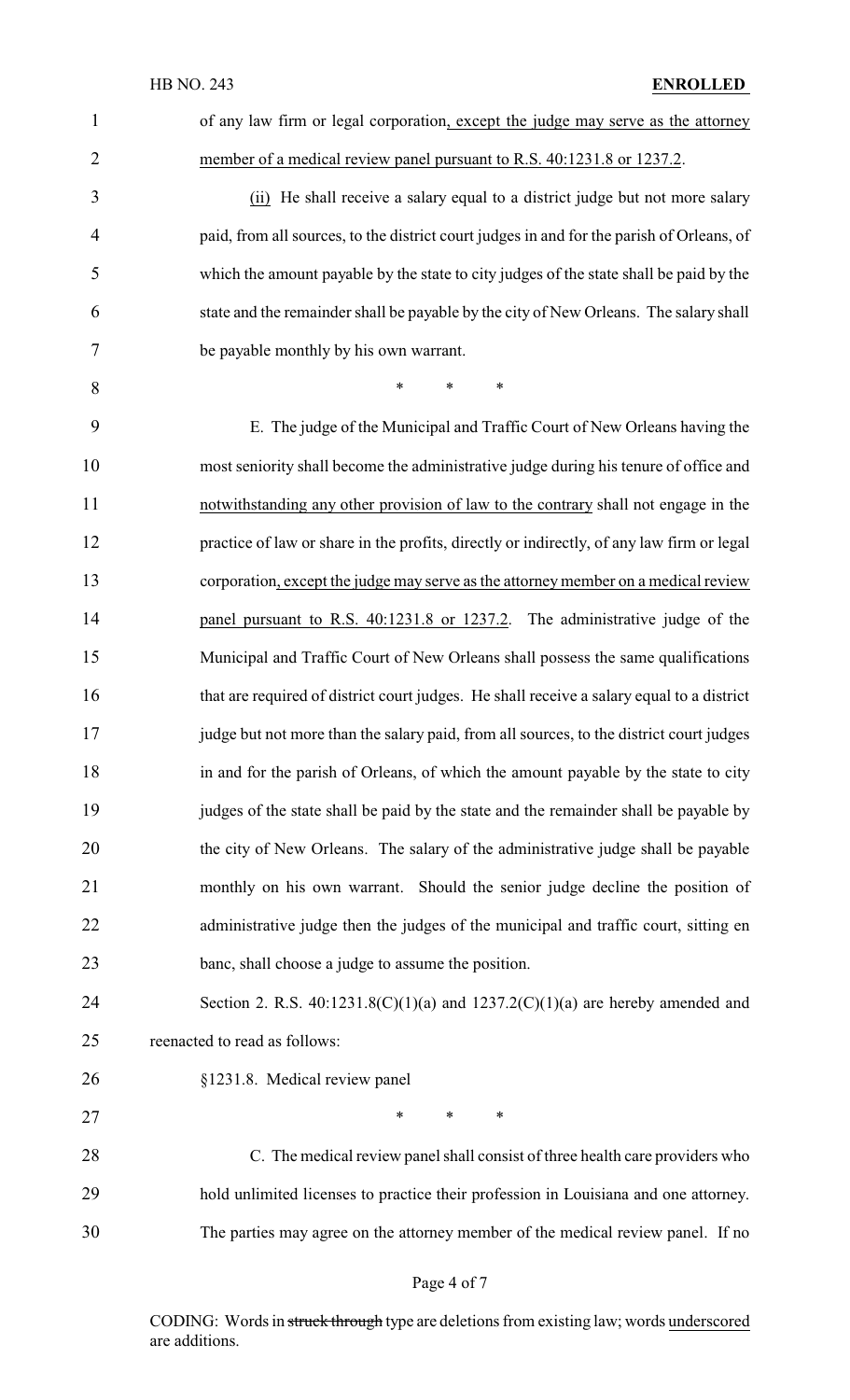attorney for or representative of any health care provider named in the complaint has made an appearance in the proceedings or made written contact with the attorney for the plaintiff within forty-five days of the date of receipt of the notification to the health care provider and the insurer that the required filing fee has been received by 5 the patient's compensation board as required by Subparagraph  $(A)(1)(c)$  of this Section, the attorney for the plaintiff may appoint the attorney member of the medical review panel for the purpose of convening the panel. Such notice to the health care provider and the insurer shall be sent by registered or certified mail, return receipt requested. If no agreement can be reached, then the attorney member of the medical review panel shall be selected in the following manner:

 (1)(a) The office of the clerk of the Louisiana Supreme Court, upon receipt of notification from the board, shall draw five names at random from the list of attorneys who reside or maintain an office in the parish which would be proper venue for the action in a court of law. The names of judges other than city court judges, magistrates, district attorneys, and assistant district attorneys shall be excluded if drawn and new names drawn in their place. After selection of the attorney names, 17 the office of the clerk of the supreme court shall notify the board of the names so selected. It shall be the duty of the board to notify the parties of the attorney names from which the parties may choose the attorney member of the panel within five days. If no agreement can be reached within five days, the parties shall immediately initiate a procedure of selecting the attorney by each striking two names alternately, with the claimant striking first and so advising the health care provider of the name of the attorney so stricken; thereafter, the health care provider and the claimant shall alternately strike until both sides have stricken two names and the remaining name shall be the attorney member of the panel. If either the plaintiff or defendant fails 26 to strike, the clerk of the Louisiana Supreme Court shall strike for that party within five additional days.

**\*** \* \* \*

#### Page 5 of 7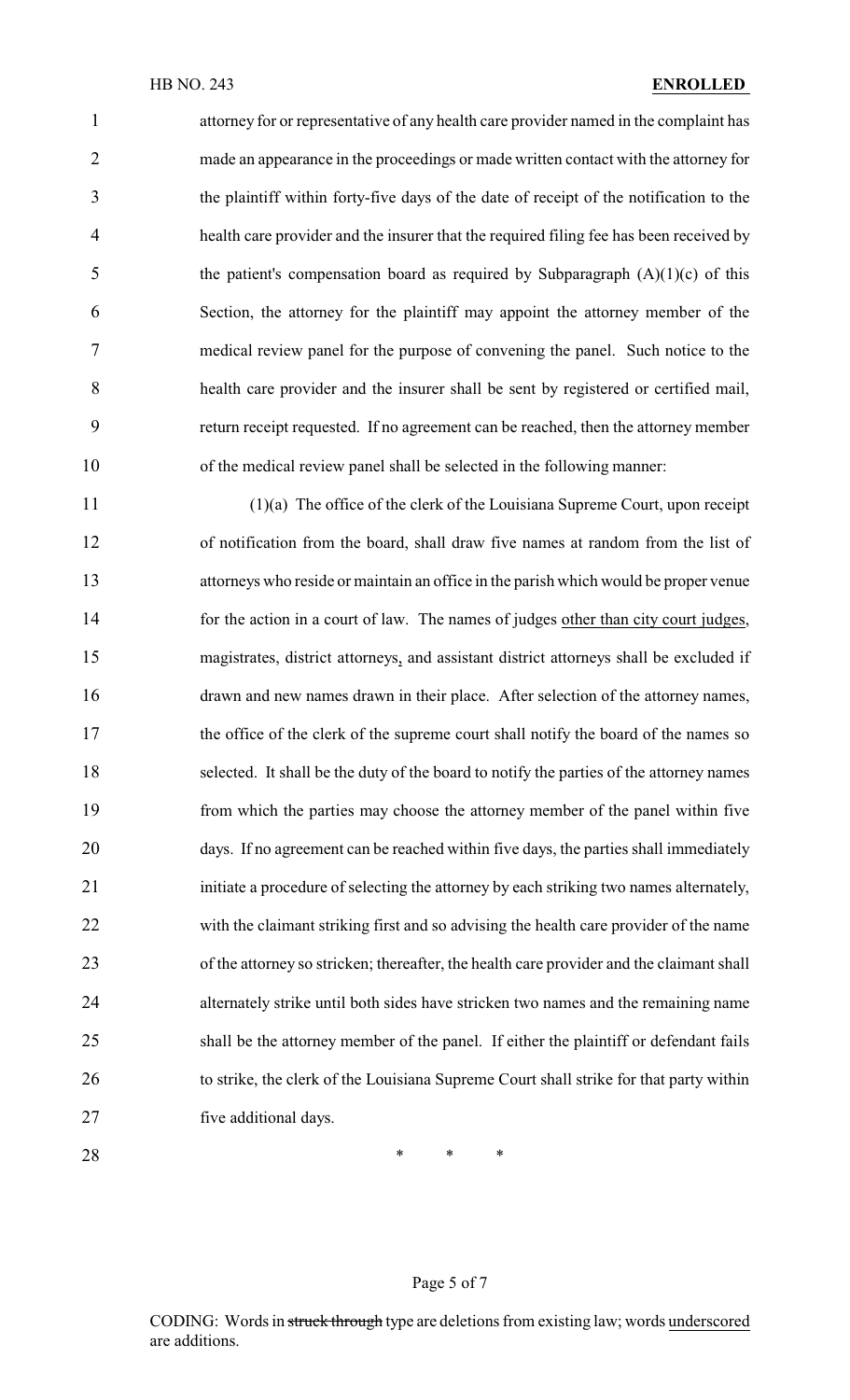§1237.2. State medical review panel

2 \* \* \* \*

 C.(1) The state medical review panel shall consist of one attorney and three health care providers who hold unlimited licenses to practice their profession in Louisiana. The parties may agree on the attorney member of the state medical review panel. If no attorney for or a representative of any health care provider named in the complaint has made an appearance in the proceeding or made written contact with the attorney for the plaintiff within forty-five days of the date of receipt of the notification to the health care provider and the insurer that the required filing fee has been received by the commissioner or the patients compensation board as 11 required by Subparagraph  $(A)(1)(c)$  of this Section, the attorney for the plaintiff may appoint the attorney member of the state medical review panel for the purpose of convening the panel. Such notice to the health care provider and the insurer shall be sent by registered or certified mail, return receipt requested. If no agreement can be reached, then the attorneymember of the state medical review panel shall be selected 16 in the following manner:

 (a) The office of the clerk of the Louisiana Supreme Court, upon receipt of notification from the commissioner, shall draw five names at random from the list of attorneys who reside or maintain an office in the parish which would be proper venue for the action in a court of law. The names of judges other than city court judges, magistrates, district attorneys, and assistant district attorneys shall be excluded if drawn and new names drawn in their place. After selection of the attorney names, the office of the clerk shall notify the office of the commissioner of 24 the names so selected. It shall be the duty of the office of the commissioner to notify the parties of the attorney names from which the parties may choose the attorney member of the panel within five days. If no agreement can be reached within five days, the parties shall immediately initiate a procedure of selecting the attorney by each striking two names alternately, with the claimant striking first and so advising the state or the person covered by this Part of the name of the attorney so stricken; thereafter, the state or the person covered by this Part and the claimant shall

#### Page 6 of 7